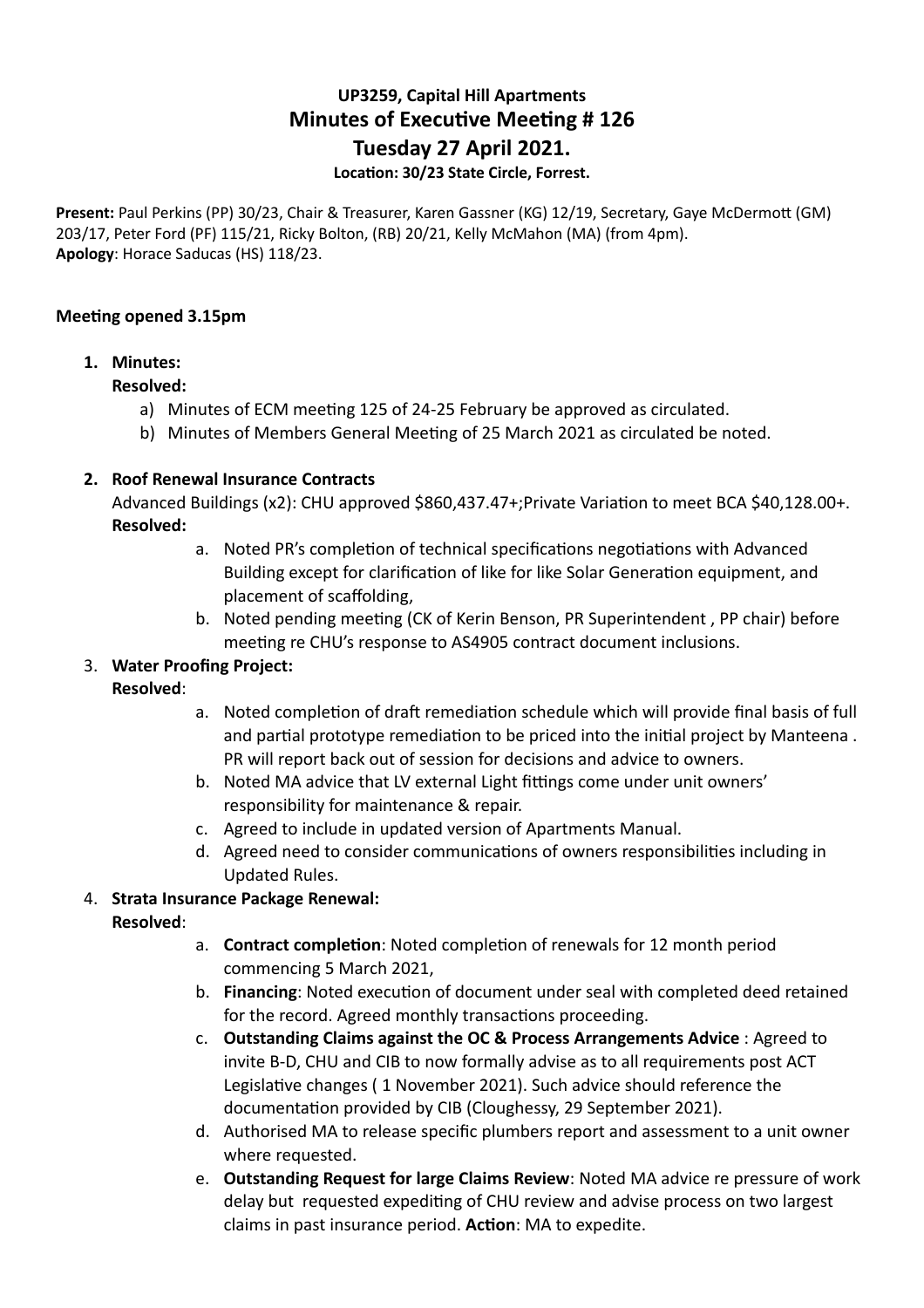## 5. Other matters arising from ECM 124 & 125:

# **Resolved:**

- a) Draft Rules (PF) & Annotated versions of UTMA & Reg's (RB): Deferred till advice from MA.
- b) Work Calendar: Deferred given urgent priorities.
- c) **General meeting:** Deferred pending advice on outstanding matters.
- d) **Management Contract:** Invited Managing Agent / Bright-Duggan to agree to a one year extension of current contract to enable post covid market testing. Such agreed extension to include only necessary transitional provisions and continue status quo RE COVID service arrangements. Action. MA to expedite and arrange report back.
- e) **Sinking Fund:** Authorise Works Order to QIA to update Sinking Fund analysis. Action: MA discuss price and timing with PP contact officer.
- f) Financial Audit: Deferred due to industry uncertainty. Action: PP Review progress.

## 6. **Treasurers Report.** (to 25 Apr 21, as circulated) **Resolved:**

- 1) Accept the Treasurers report to 25 April 21,
- 2) Delegate authority to Treasurer to reinvest Term Deposit (\$103,000+,matures 5 May 21) at best rates for up to a year, with report to next ECM. Action: PP, MA to provide detail, placement and documentation.

# **7. Secretary's report:**

Considered KG Verbal report and **resolved**:

- a) Note update of **Corporate Register** for changes of residents. Welcome Letters issued, all successful.
- b) Note **Resident Communications:** Letter to all Owners re Waterproofing Rectification Prototype and Catastrophe Insurance projects 2020. Separate Notices RE General General meeting.
- c) Note Lift Notices re Window Cleaning, Chemical cleaning of foyers, Easter, Bicycles.
- d) Noted assessment of 3 quotes for **Painting Interior of Building 21** excluding metal handrails, and:
	- a. Accepted adjusted quote from Classic Deco (\$10,250+gst)
	- b. Requested MA to issue Works order, thank unsuccessful bidders, confirm start date, and liaise with KG. (Site contact) RE resident communications.
- e) Noted assessment of **Pest Control quotes** (x3), and:
	- a. Deferred one off Spider and Silverfish treatment till later in the year If required.
	- b. Request MA to adhere to original contract price of \$1580.53., thank unsuccessful bidders and advise complainant of decision.

# 8. Out-of-Session Approvals for Minuting.

The committee noted a **Schedule of Out-of-Session Approvals** by executive members (under existing delegations) and by committee ( written proposàls approved by all members), tabled by secretary KG. The information is intended to comply with UTMA requirements for Minutes, including Ministerial guidelines recently promulgated. The information is retained in register form for correlation with payment and commitment records, but is not circulated with minutes. The absence of an integrated system makes this onerous. Variations between contract transactions and one-off Works Orders require refinement and new requirements (UTMA, Sch.2) for reporting to general meetings demands industry wide response!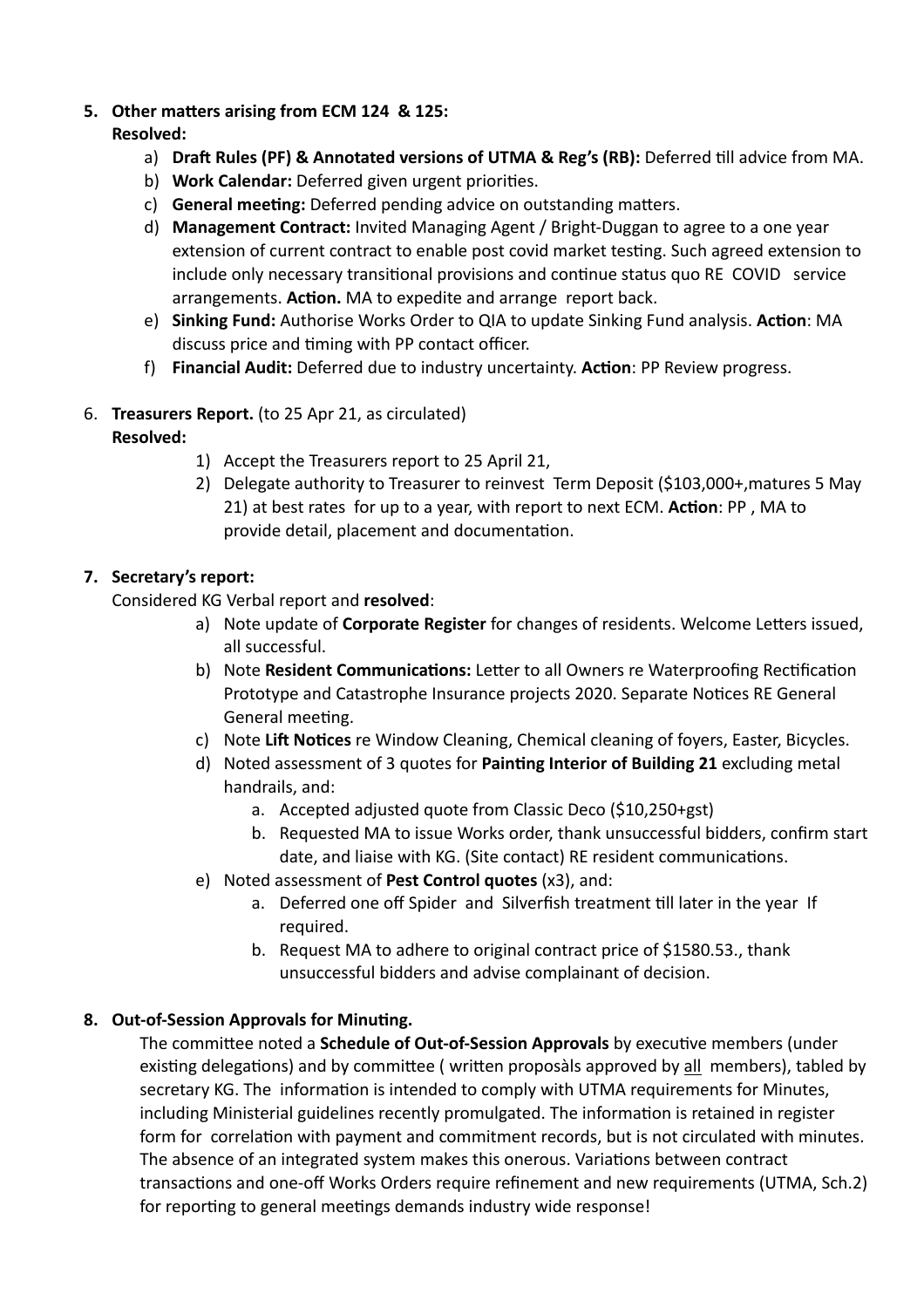## **Resolved** :

- 1) Note Out of Session approvals Schedule ( from 1 November 2021),
- 2) Schedule be updated as an electronic record by We3 ( Secretary, Treasurer & Chair, under existing authority), and be presented for minuting at each Executive Committee meeting.
- 3) Authority to approve "Pet Approvals" be delegated to Secretary without conditions, with schedule update required for each.
- 4) Agree to review recording and reporting committee decisions and invite advice and input from MA.

## Gaye McDermott left the meeting at 5.18pm.

**9. Garbage Compliance Issue. (ACT NoWaste & Contractor Suez/Sita. (#104)** 

ACT letter requiring significant changes, ostensibly on the basis of Workplace Health & Safety issues, with reduced volume allowances and/ or additional Sinking Fund and Admin Fund costs, are still under investigation. We have sought an on-site meeting to clarify, and await response. Action: MA to expedite.

# Kelly McMahon left meeting at 5.30pm.

## **10. Cleaning Contract Variation: (R&M Cleaning) Resolved**:

- a) EC agreed to vary the contract with R&M Cleaning as proposed in their letter of 2 April 2021 to include quarterly deep cleaning of all foyer tiled areas, at an annual cost of \$1244, inc.GST, from the first treatment in June 2021. Action: PP and KG to facilitate the Contract Work Schedule amendment and communication to contractor.
- b) Noted Contractor principal's prompt and effective assistance with investigation of garbage compliance issue (#104: no charge), Removal of abandoned trailer (#108:\$480), and New work signage (#113: no charge).

# **11. Lift Lighting Proposals. ( Contractors: Schlindlers & Wayne Taylor, #105).**

Lift lighting (LED upgrade) quotes from Schindler (\$8,888)and Wayne Taylor (4,114). Schindler do not replace lights under our lift contract; normally serviced by our electrical contractor Wayne Taylor, (W & A Taylor Family Trust).

As these capital quotes are very high, current functionality remains good and electrical contractor's servicing is inexpensive, relative to Schlindler, replacement was not recommended. **Resolved:** 

- a) Note the quotations, thank the contractors but take no action at this stage.
- b) Reaffirm use of contracted electrician for all such maintenance requirements.

# **12. Solar Generation & Data.**

## **Resolved:**

- a. Note PP verbal report that contractor Solar Hub have agreed to supply Capital Hill Apartments data acquisition & usage system as agreed 3 years ago. Minor costs only will accrue but installation will enable monitoring of system usage and electricity charges and rebates.
- b. Note advice that Electric Vehicle charging for Residents is not recommended on grounds of high cost/ negligible use. EV suppliers compete in this space.